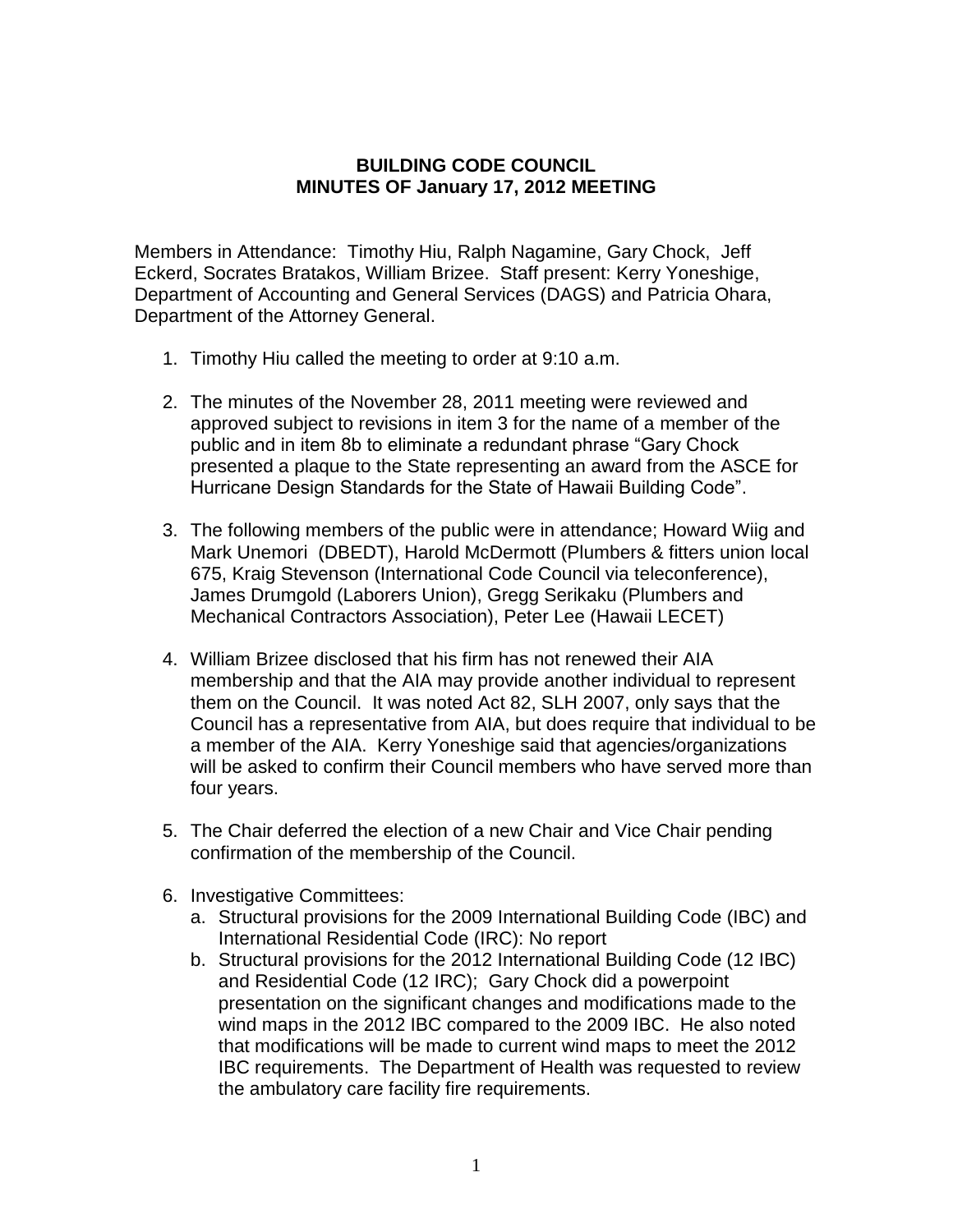- c. 2012 IBC; no report, Council Chair noted that Chair of this investigative committee should be the AIA representative
- d. Elevator codes; No report
- e. A/C ventilation; Jeff Eckert, chair noted that the draft administrative rules are with the Department of Health administration awaiting approval to proceed to public hearing
- f. 2012 UPC; IAPMO will providing copies of the 2012 UPC to Council members. The Chair of this committee has been in contact with the Department of Health Wastewater division on significant changes in the grey water area of the code for comment.
- g. 2012 IECC; chair Howard Wiig reported that he distributed 12 proposals for the 2012 IECC and has received no comments so far. He is currently working on the skylights, exterior lighting power, and steep roof residential reflectivity.
- h. 2009 State Fire Code; chair Socrates Bratakos reported that the code was finalized and approved by the State Fire Council using a FDA1 2006 and is currently under review by the Council's deputy attorney general. The code will be submitted to the BCC after the review is completed.

The BIA's proposed amendment to the State Fire Council was delivered regarding mandating fire sprinklers in new 1 and 2 family dwellings. He is currently doing research to respond to the BIA to determine if the fire code could be amended to be less stringent by the county codes and whether the building code can prevail over the fire code.

i. Training on State Building Codes; no report

William Brizee asked Ann Ogata-Deal if the ICC could conduct training on the significant changes of the 2012 IBC and IRC.

- j. Fire sprinkler implementation in new 1 and 2 family dwellings; Co Chair Socrates Bratakos reported that the horizontal requirements have been finalized and the vertical systems is currently being worked on. Bruce LeClair from the United Fire Sprinklers Association will be doing a presentation at 9:00a.m., Tuesday, January 24, 2012 on labor and material costs which will provide them with the information necessary to finalize the vertical systems.
- k. Communication and training; Howard Wiig, chair reported that the 2009 IECC training will be held in Hilo, February 21; Kona, February 22, Honolulu, February, 23 and 24; Maui, February 27; and Kauai, February 28.
- l. 2011 electrical code; No report